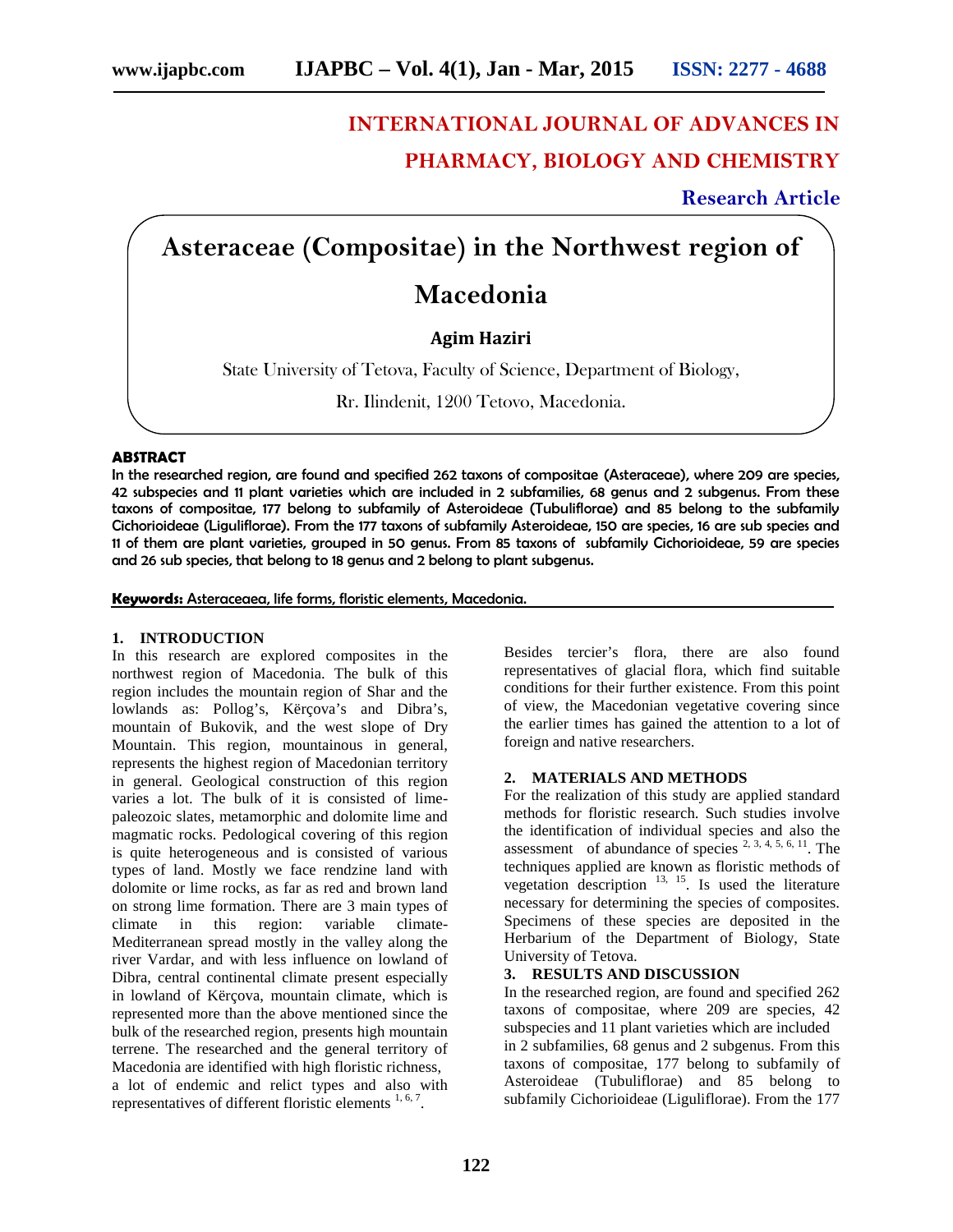taxons of subfamily Asteroideae, 150 are species, 16 are sub species and 11 of them are plant varieties, grouped in 50 genus. From 85 taxons of the subfamily Cichorioideae, 59 are species and 26 sub species, that belong to 18 genus and 2 belong to plant subgenus  $10, 12, 14$ . For many taxons, except the confirmation of the known location the new locations of their spreading are described as well  $8.9$ .

The compositae of the researched region are included with the analysis of life forms according to Horvat (1949), Gra anin and Iliani (1977). According to this analysis, the bulk of the taxons around 178 belong to Hemicriptophyta (67,81 %), then 62 belong to Terophyta (23,77 %), with 11 taxons belong to Geophyta and Chamaephyta (4,21 %).

In a historical - genetically aspect, fitogeographical indeed, the compositaes of this region, can be classified in several floristic elements. Eurasian floristic elements dominate with 56 taxons (21,07 %), Euro-Caucasian with 29 taxons (11,11 %), Southeast- European and Euro–Mediterranean with 19 taxon (7,27 %), Sub-Balkanic with 18 taxons (6,89 %), etc.

#### **4. CONCLUSION**

Based on what was said above, we can conclude that:

1. During this research in the northwest region of Macedonia are found 262 taxons of compositae

(*Asteraceae*), where 209 are species, 42 subspecies and 11 plant varieties which are included in 2 subfamilies, 68 genus and 2 subgenus.

- 2. Of these taxons in Compositae, 177 belong to subfamily of Asteroideae (Tubuliflorae) and 85 belong to the subfamily Cichorioideae (Liguliflorae).
- 3. From the 177 taxons of subfamily Asteroideae, 150 are species, 16 are sub species and 11 of them are plant varieties, grouped in 50 genus.
- 4. From 85 taxons of subfamily Cichorioideae, 59 are species and 26 sub species, that belong to 18 genus and 2 belong to plant subgenus.
- 5. According to the analysis of life forms, the bulk of the taxons, around 178 belong to Hemicriptophyta (67,81 %), then 62 belong to Terophyta (23,77 %), with 11 taxons belong to Geophyta and Chamaephyta (4,21 %).
- 6. According to the analysis of floristic elements, dominate Eurasian floristic elements with 56 taxons (21,07 %), Euro-Caucasian with 29 taxons (11,11 %), Southeast-European and Euro–Mediterranean with 19 taxon (7,27 %), Sub-Balkanic with 18 taxons (6,89 %), etc.

| Table. 1 |                                      |  |  |  |
|----------|--------------------------------------|--|--|--|
|          | Overview taxonomic research results. |  |  |  |

| Sistematic category                                     | <b>Species</b> | <b>Subspecies</b> | Varieties | Total number of taxons |
|---------------------------------------------------------|----------------|-------------------|-----------|------------------------|
| Subfamily<br>Asteroideae<br>with 50 genus               | 150            | 16                |           | 177                    |
| Subfamily Cichorioideae<br>with 18 genus and 2 subgenus | 59             | 26                |           | 85                     |
| Family Asteraceae with 68 genus<br>and 2 sugenus        | 209            | 42                |           | 262                    |

**Table. 2 Life forms of composites in researched region.**

| S. No. | Life forms          | Number of taxons | Percentage |
|--------|---------------------|------------------|------------|
| 1.     | Hemicryptophyta (H) | 178              | 67, 81     |
| 2.     | Terophyta (T)       | 62               | 23, 77     |
| 3.     | Geophyta $(G)$      | 11               | 4, 21      |
| 4.     | Chamaeophyta (Ch)   | 11               | 4, 21      |
| Total  |                     | 262 taxone       | 100%       |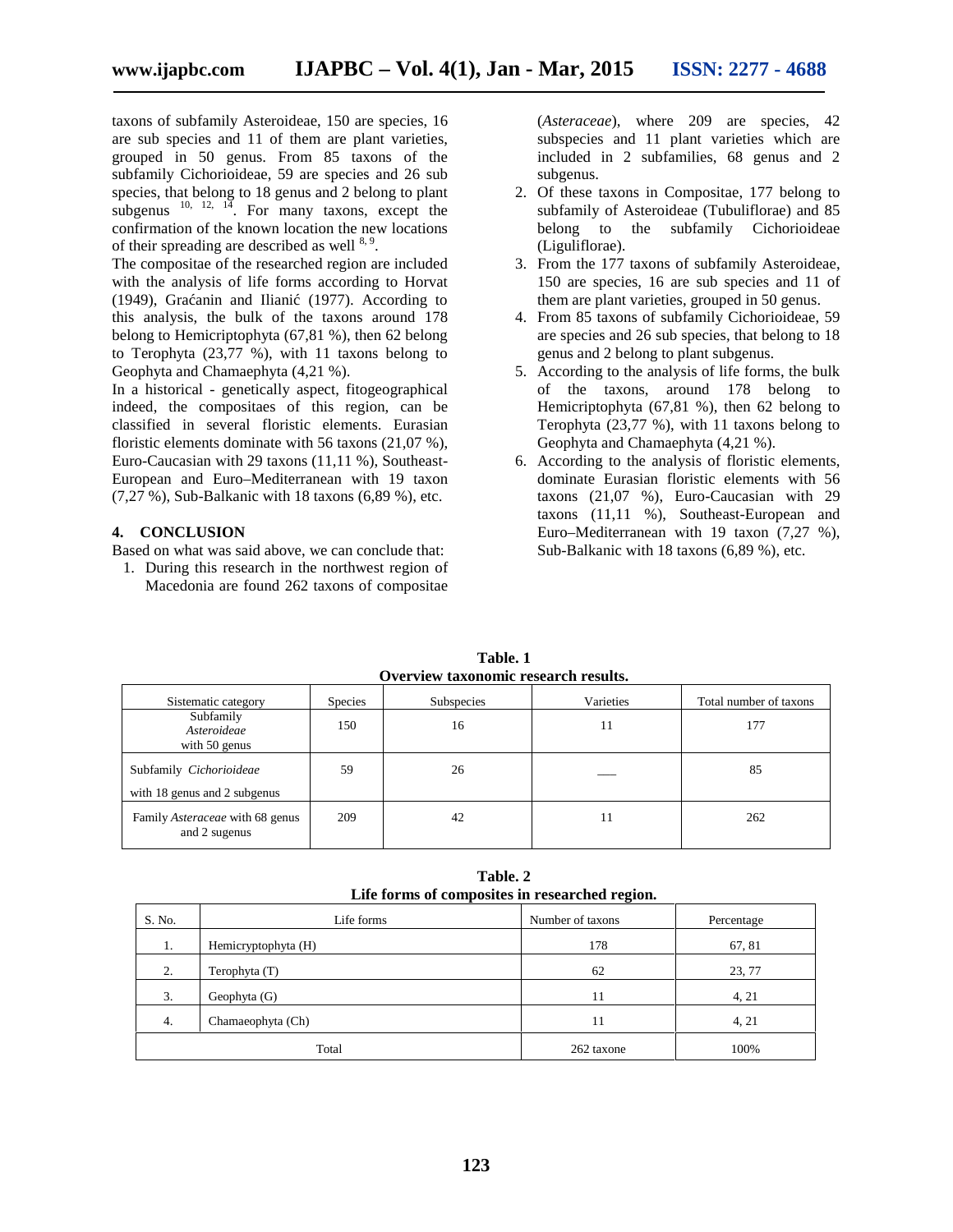| S. No. | Floristic elements         | Number of taxons | Percentage |
|--------|----------------------------|------------------|------------|
| 1.     | Eurasian                   | 56               | 21,07      |
| 2.     | Euro-Caucasian             | 29               | 11,11      |
| 3.     | Southeast-European         | 19               | 7,27       |
| 4.     | Euro-Mediterranean         | 19               | 7,27       |
| 5.     | Sub-Balkanic               | 18               | 6,89       |
| 6.     | Central European           | 14               | 5,36       |
| 7.     | <b>Balkans Endemic</b>     | 14               | 5,36       |
| 8.     | European                   | 14               | 5,36       |
| 9.     | South European             | 13               | 4,98       |
| 10.    | <b>Boreal</b>              | 11               | 4,21       |
| 11.    | Balkanic                   | 10               | 3,83       |
| 12.    | South American             | $\boldsymbol{7}$ | 2,68       |
| 13.    | Sub-Mediterranean          | $\tau$           | 2,68       |
| 14.    | North American             | 6                | 2,29       |
| 15.    | Arctic - Alpine            | 3                | 1,14       |
| 16.    | Southeast European Endemic | 3                | 1,14       |
| 17.    | Central European Endemic   | 3                | 1,14       |
| 18.    | European Endemic           | $\sqrt{2}$       | 0,76       |
| 19.    | Mediterranean              | $\overline{c}$   | 0,76       |
| 20.    | Eastern Mediterranean      | $\overline{2}$   | 0,76       |
| 21.    | South European Endemic     | $\mathbf{1}$     | 0,38       |
| 22.    | Alps - Dinaric             | $\mathbf{1}$     | 0,38       |
| 23.    | Tropical - American        | $\,1$            | 0,38       |
| 24.    | Pontic European            | $\mathbf{1}$     | 0,38       |
| 25.    | Southeast Azian            | $\mathbf{1}$     | 0,38       |
| 26.    | Eastern European           | $\mathbf{1}$     | 0,38       |
| 27.    | Southwest European         | $\mathbf{1}$     | 0,38       |
| 38.    | Alps - Balkanic            | $\mathbf{1}$     | 0,38       |
| 39.    | Southern Mediterranean     | $\mathbf{1}$     | 0,38       |
| 30.    | North Mediterranean        | $\mathbf{1}$     | 0,38       |

**Table. 3 Floristic elements of composites in researched region.**

#### **5. REFERENCES**

- 1.Barkley TM, Brouillet L, Strother JL. Asteraceae. Pages 3-69 in Flora of North America, vol. 19. Oxford University Press, New York, (2006).
- 2.Beentje HJ, Ghazanfar SA. (ed.).Compositae (Part 3) FTEA. (2005).
- 3.Beentje HJ. (ed.). Compositae (Part 2) FTEA. (2002).
- 4.Beentje HJ, (ed.). Compositae (Part 1) FTEA. (2000).
- 5.Idárraga-Piedrahita A, Ortiz RDC, R. Callejas-Posada R, Merello M. Flora de Antioquia. Catálogo de las Plantas Vasculares, vol. 2. Listado